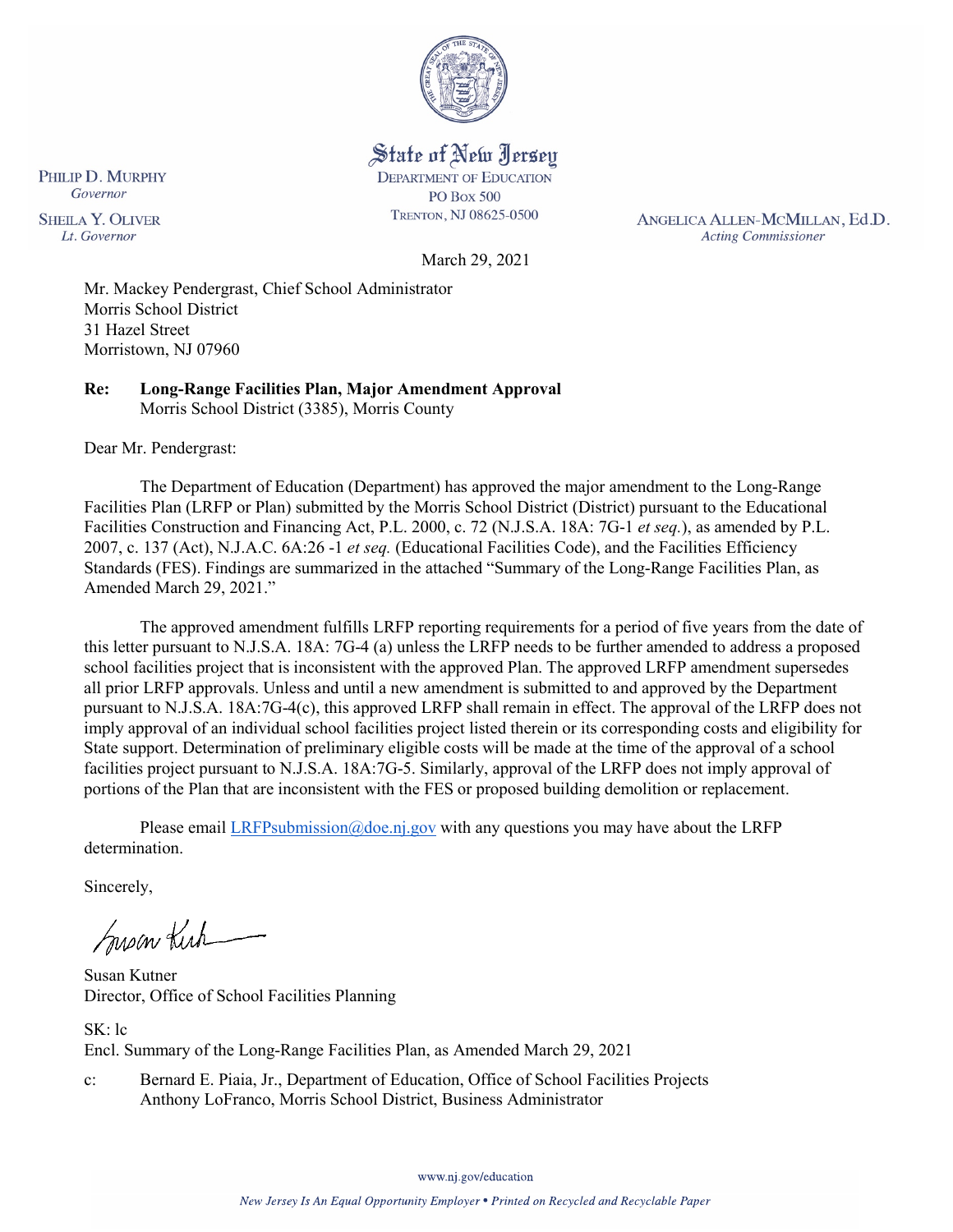# **Morris School District (3385) Summary of the Long-Range Facilities Plan, as Amended March 29, 2021**

The Department of Education (Department) has completed its review of the major amendment to the Long-Range Facilities Plan (LRFP or Plan) submitted by the Morris School District (District) pursuant to the Educational Facilities Construction and Financing Act, P.L. 2000, c. 72 (N.J.S.A. 18A: 7G-1 *et seq.*), as amended by P.L. 2007, c. 137 (Act), N.J.A.C. 6A:26-1 et seq. (Educational Facilities Code), and the Facilities Efficiency Standards (FES).

The following provides a summary of the District's approved amended LRFP. The summary is based on the standards set forth in the Act, the Educational Facilities Code, the FES, District-reported information in the Department's LRFP reporting system, and supporting documentation. The referenced reports in *italic* text are standard reports available on the Department's LRFP website.

#### **1. Inventory Overview**

The District is classified as a Regular Operating District (ROD) for funding purposes. It provides services for students in grades PK-12.

The District identified existing and proposed schools, sites, buildings, rooms, and site amenities in its LRFP. Table 1 lists the number of existing and proposed district schools, sites, and buildings. Detailed information can be found in the *School Asset Inventory Report* and the *Site Asset Inventory Report.*

**As directed by the Department, school facilities projects that have received initial approval by the Department and have been approved by the voters, if applicable, are represented as "existing" in the LRFP.** Approved projects that include new construction and/or the reconfiguration/reassignment of existing program space are as follows: n/a.

| Category                                     | <b>Existing</b> | <b>Proposed</b> |
|----------------------------------------------|-----------------|-----------------|
| Number of Schools (assigned DOE school code) |                 | 10              |
| Number of School Buildings <sup>1</sup>      |                 | ГO              |
| Number of Non-School Buildings <sup>2</sup>  |                 |                 |
| Number of Vacant Buildings                   |                 |                 |
| Number of Sites                              |                 |                 |

#### **Table 1: Number of Schools, School Buildings, and Sites**

Based on the existing facilities inventory submitted by the District:

- Schools using leased buildings (short or long-term):  $n/a$
- Schools using temporary classroom units (TCUs), excluding TCUs supporting construction: n/a
- Vacant/unassigned school buildings:  $n/a$

 $\overline{a}$ 

<span id="page-1-1"></span><span id="page-1-0"></span>*<sup>1</sup>* Includes district-owned buildings and long-term leases serving students in district-operated programs

<sup>&</sup>lt;sup>2</sup> Includes occupied district-owned buildings not associated with a school, such as administrative buildings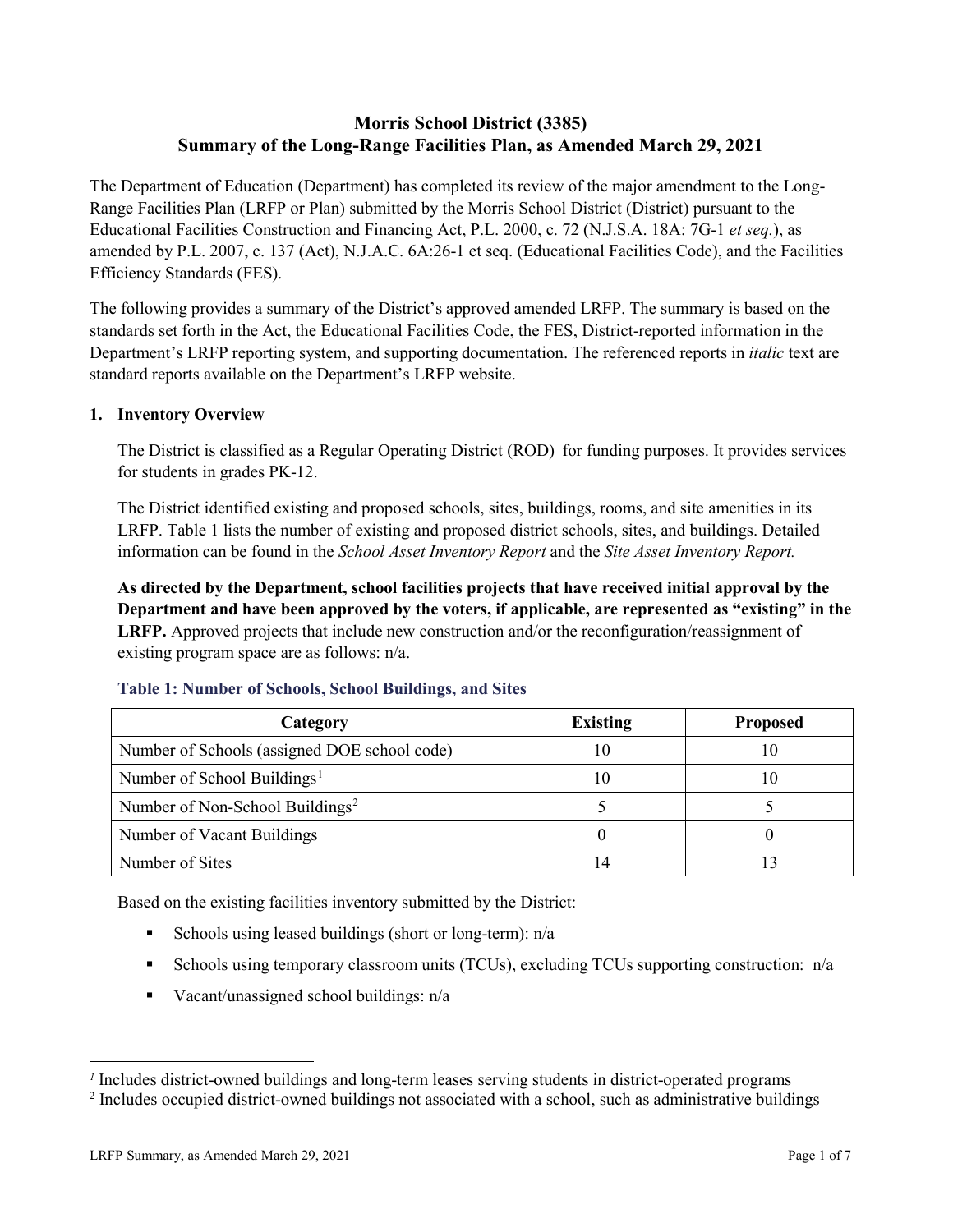Findings:

The Department has determined that the proposed inventory is adequate for approval of the District's LRFP amendment. However, the LRFP determination does not imply approval of an individual school facilities project listed within the LRFP; the District must submit individual project applications for project approval.

## **2. District Enrollments**

The District determined the number of students, or "proposed enrollments," to be accommodated for LRFP planning purposes on a district-wide basis and in each school.

The Department minimally requires the submission of a standard cohort-survival projection using historic enrollment data from the Application for School State Aid (ASSA) or NJ Smart. The cohort-survival method projection method forecasts future students based upon the survival of the existing student population as it moves from grade to grade. A survival ratio of less than 1.00 indicates a loss of students, while a survival ratio of more than 1.00 indicates the class size is increasing. For example, if a survival ratio tracking first to second grade is computed to be 1.05, the grade size is increasing by 5% from one year to the next. The cohort-survival projection methodology works well for communities with stable demographic conditions. Atypical events impacting housing or enrollments, such as an economic downturn that halts new housing construction or the opening of a charter or private school, typically makes a cohort-survival projection less reliable.

#### **Proposed enrollments are based on a standard cohort-survival enrollment projection.**

Adequate supporting documentation was submitted to the Department to justify the proposed enrollments. Table 2 provides a comparison of existing and projected enrollments. All totals include special education students.

|                              | <b>Existing Enrollments</b> | <b>District Proposed Enrollments</b> |
|------------------------------|-----------------------------|--------------------------------------|
| <b>Grades</b>                | 2019-2020                   | 2024-2025                            |
| PK (excl. private providers) | 138                         | 156                                  |
| Grades K to 5                | 2,095                       | 1,907                                |
| Grades 6 to 8                | 1,141                       | 1,047                                |
| Grades 9 to 12               | 1,875                       | 1,859                                |
| <b>Totals PK to 12</b>       | 5,249                       | 4,969                                |

## **Table 2: Enrollments**

Findings:

The Department has determined the District's proposed enrollments to be acceptable for approval of the District's LRFP amendment. The Department will require a current enrollment projection at the time an application for a school facilities project is submitted incorporating the District's most recent enrollments in order to verify that the LRFP's planned capacity is appropriate for the updated enrollments.

## **3. District Practices Capacity**

Based on information provided in the room inventories, District Practices Capacity was calculated for each school building to determine whether adequate capacity is proposed for the projected enrollments based on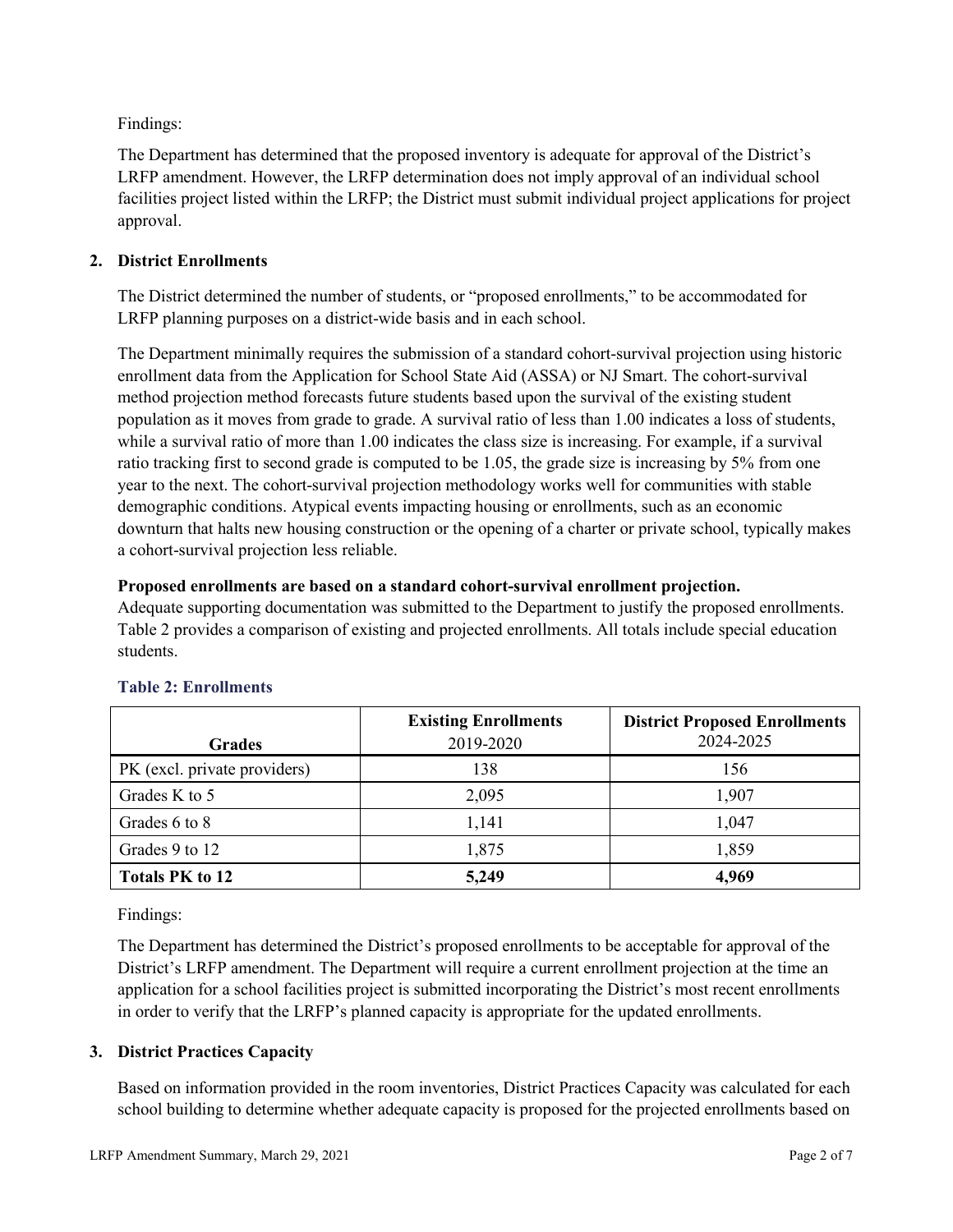district scheduling and class size practices. The capacity totals assume instructional buildings can be fully utilized regardless of school sending areas, transportation, and other operational issues. The calculations only consider district-owned buildings and long-term leases; short term leases and temporary buildings are excluded. **A capacity utilization factor of 90% for classrooms serving grades K-8 and 85% for classrooms serving grades 9-12 is applied in accordance with the FES.** No capacity utilization factor is applied to preschool classrooms.

In certain cases, districts may achieve adequate District Practices Capacity to accommodate enrollments but provide inadequate square feet per student in accordance with the FES, resulting in educational adequacy issues and "Unhoused Students." Unhoused students are considered in the "Functional Capacity" calculations used to determine potential State support for school facilities projects and are analyzed in Section 4.

Table 3 provides a summary of proposed enrollments and existing and proposed District-wide capacities. Detailed information can be found in the LRFP website reports titled *FES and District Practices Capacity Report, Existing Rooms Inventory Report, and Proposed Rooms Inventory Report.*

| <b>Grades</b>              | <b>Proposed</b><br><b>Enrollments</b> | <b>Existing</b><br><b>District</b><br><b>Practices</b><br>Capacity | <b>Existing</b><br>Deviation* | <b>Proposed</b><br><b>District</b><br><b>Practices</b><br>Capacity | <b>Proposed</b><br>Deviation* |
|----------------------------|---------------------------------------|--------------------------------------------------------------------|-------------------------------|--------------------------------------------------------------------|-------------------------------|
| Elementary ( $PK$ to 5)    | 2,063                                 | 1,709.55                                                           | $-353.45$                     | 2,112.45                                                           | 49.45                         |
| Middle $(6 \text{ to } 8)$ | 1,047                                 | 921.65                                                             | $-125.35$                     | 1,032.85                                                           | $-14.15$                      |
| High $(9 \text{ to } 12)$  | 1,859                                 | 1,587.80                                                           | $-271.20$                     | 1,812.20                                                           | $-46.80$                      |
| <b>District Totals</b>     | 4,969                                 | 4,219.00                                                           | $-750.00$                     | 4,957.50                                                           | $-11.50$                      |

## **Table 3: District Practices Capacity Analysis**

*\* Positive numbers signify surplus capacity; negative numbers signify inadequate capacity. Negative values for District Practices capacity are acceptable for approval if proposed enrollments do not exceed 100% capacity utilization.*

Considerations:

- Based on the proposed enrollments and existing room inventories, the District is projected to have inadequate capacity for the following grade groups, assuming all school buildings can be fully utilized: PK-5, 6-8, 9-12
- Adequate justification has been provided by the District if the proposed capacity for a school significantly deviates from the proposed enrollments. Generally, surplus capacity is acceptable for LRFP approval if additional capacity is not proposed through new construction.

## Findings:

The Department has determined that proposed District capacity, in accordance with the proposed enrollments, is adequate for approval of the District's LRFP amendment. The Department will require a current enrollment projection at the time an application for a school facilities project is submitted, incorporating the District's most recent Fall Enrollment Report, in order to verify that the LRFP's planned capacity meets the District's updated enrollments.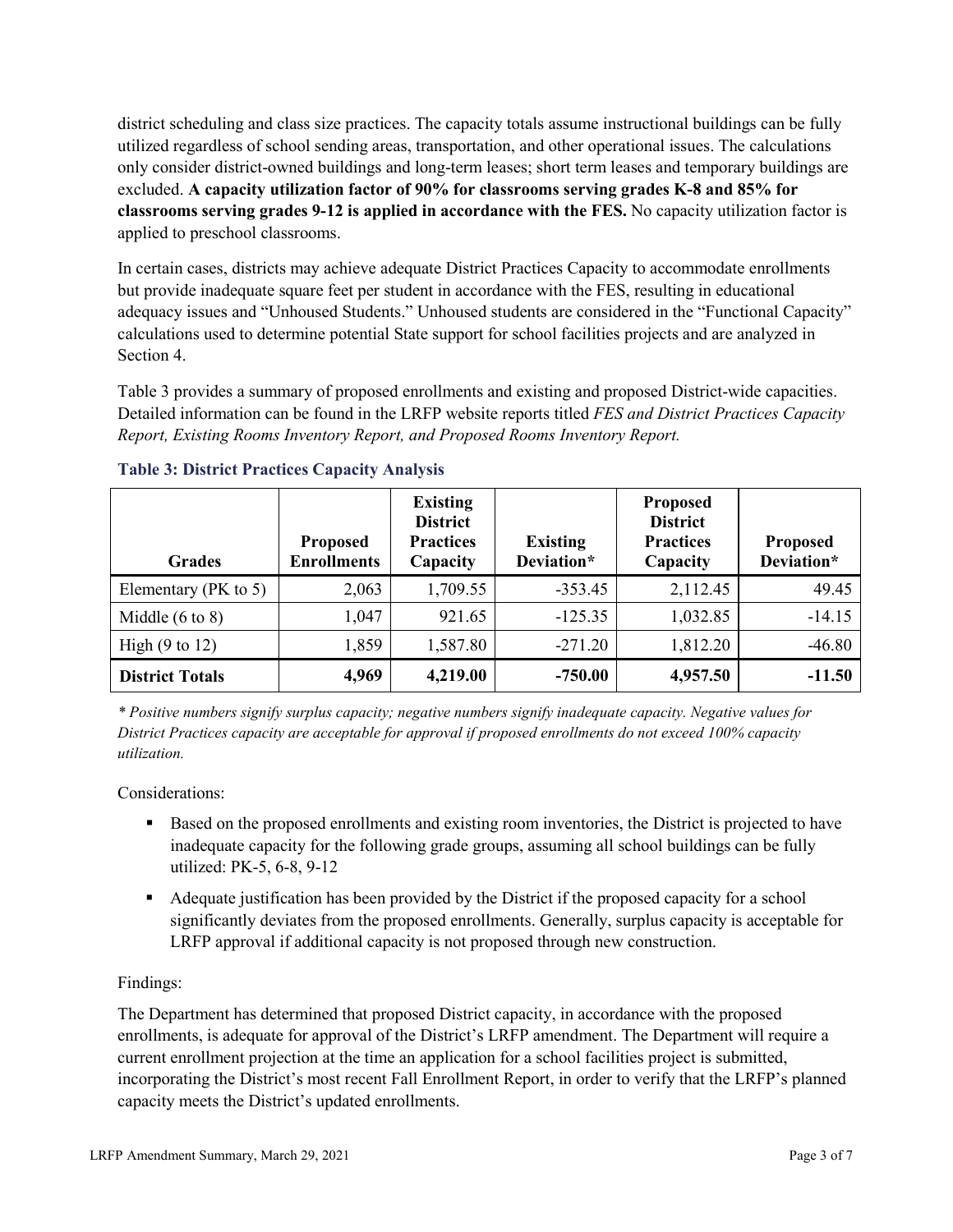## **4. New Construction Funding Eligibility**

*Functional Capacity* was calculated and compared to the proposed enrollments to provide a **preliminary estimate** of Unhoused Students and new construction funding eligibility. **A final determination will be made at the time of project application approval.**

*Functional Capacity* is the adjusted gross square footage of a school building *(total gross square feet minus excluded space)* divided by the minimum area allowance per full-time equivalent student for the grade level contained therein. *Unhoused Students* is the number of students projected to be enrolled in the District that exceeds the Functional Capacity of the District's schools pursuant to N.J.A.C. 6A:26-2.2(c). *Excluded Square Feet* includes (1) square footage exceeding the FES for any pre-kindergarten, kindergarten, general education, or self-contained special education classroom; (2) grossing factor square footage *(corridors, stairs, mechanical rooms, etc.)* that exceeds the FES allowance, and (3) square feet proposed to be demolished or discontinued from use. Excluded square feet may be revised during the review process for individual school facilities projects.

Table 4 provides a preliminary assessment of the Functional Capacity, Unhoused Students, and Estimated Maximum Approved Area for Unhoused Students for each FES grade group. The calculations exclude temporary facilities and short-term leased buildings. School buildings proposed for whole or partial demolition or reassignment to a non-school use are excluded from the calculations pending project application review. If a building is proposed to be reassigned to a different school, the square footage is applied to the proposed grades after reassignment. Buildings that are not assigned to a school are excluded from the calculations. In addition, only preschool students eligible for state funding (former ECPA students) are included. Detailed information concerning the calculations can be found in the *Functional Capacity and Unhoused Students Report* and the *Excluded Square Footage Report.*

| Category                                     | PK/K to 5 | 6 to 8   | 9 to 12  | <b>Total</b> |
|----------------------------------------------|-----------|----------|----------|--------------|
| Eligible PK /K-12 Proposed Enrollments       | 2,063     | 1,047    | 1,859    |              |
| FES Area Allowance (SF/student)              | 125.00    | 134.00   | 151.00   |              |
| <b>Prior to Completion of Proposed Work:</b> |           |          |          |              |
| <b>Existing Gross Square Feet</b>            | 365,367   | 150,598  | 289,171  | 805,136      |
| <b>Adjusted Gross Square Feet</b>            | 331,454   | 132,736  | 284,908  | 749,098      |
| <b>Adjusted Functional Capacity</b>          | 2,651.63  | 990.57   | 1,886.61 |              |
| <b>Unhoused Students</b>                     | 0.00      | 56.43    | 0.00     |              |
| Est. Max. Area for Unhoused Students         | 0.00      | 7,562.00 | $\theta$ |              |
| <b>After Completion of Proposed Work:</b>    |           |          |          |              |
| Gross Square Feet                            | 464,700   | 168,655  | 311,328  | 944,683      |
| New Gross Square Feet                        | 99,333    | 18,096   | 22,199   | 139,628      |
| <b>Adjusted Gross Square Feet</b>            | 430,787   | 150,832  | 307,107  | 888,726      |
| <b>Functional Capacity</b>                   | 3,446.30  | 1,125.61 | 2,033.82 |              |
| <b>Unhoused Students after Construction</b>  | 0.00      | 0.00     | 0.00     |              |
| Est. Max. Area Remaining                     | 0.00      | 0.00     | 0.00     |              |

#### **Table 4: Estimated Maximum Approved Area for Unhoused Students**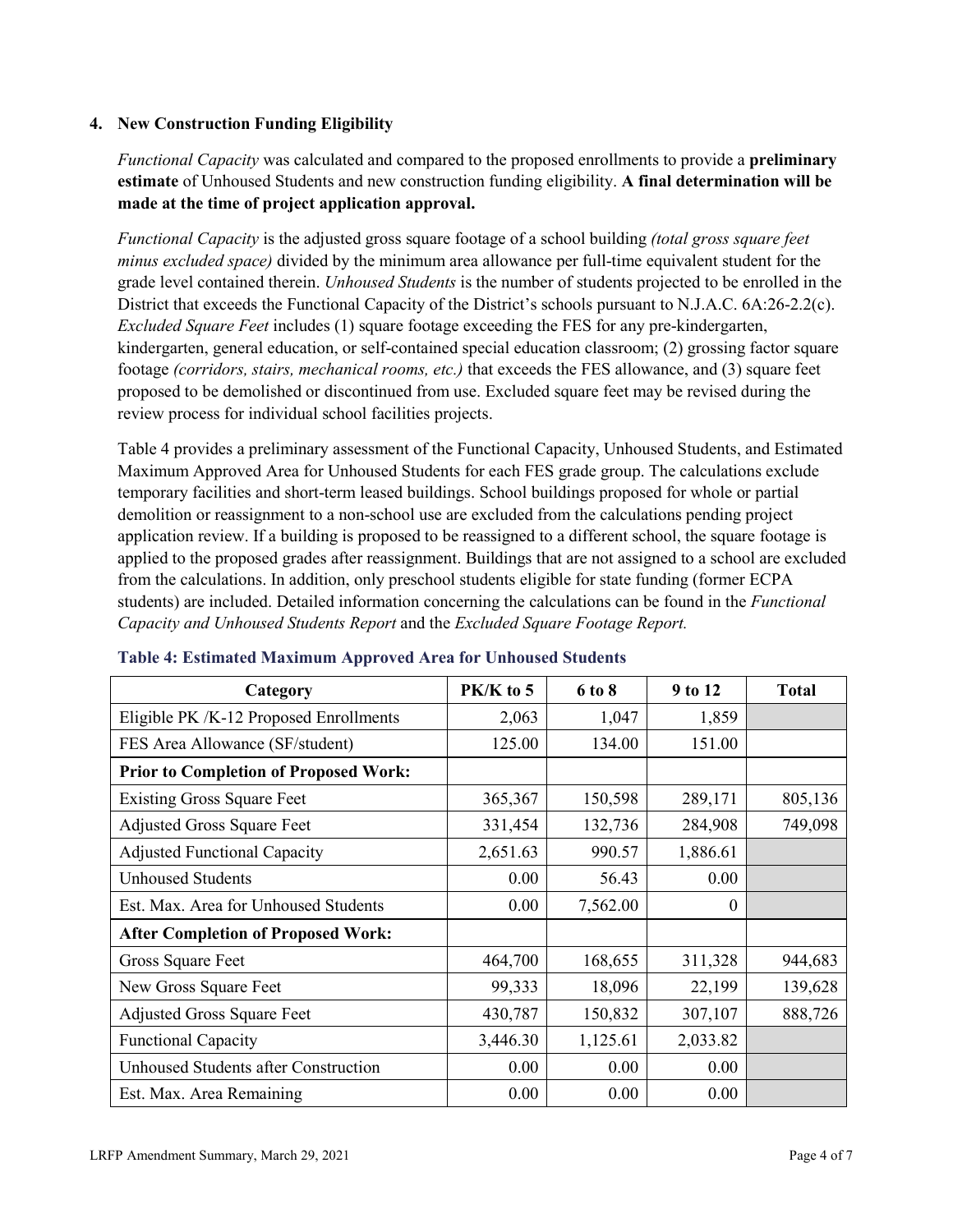Facilities used for non-instructional or non-educational purposes are ineligible for State support under the Act. However, projects for such facilities shall be reviewed by the Department to determine whether they are consistent with the District's LRFP and whether the facility, if it is to house students (full or part time) conforms to educational adequacy requirements. These projects shall conform to all applicable statutes and regulations.

Estimated costs represented in the LRFP by the District are for capital planning purposes only. The estimates are not intended to represent preliminary eligible costs or final eligible costs of approved school facilities projects.

Considerations:

- The District does not have approved projects pending completion, as noted in Section 1, that impact the Functional Capacity calculations.
- The Functional Capacity calculations *exclude* square feet proposed for demolition or discontinuation for the following FES grade groups and school buildings pending a feasibility study and project review: PK-5 (Lafayette Learning Center reassignment to BOE Offices).
- Based on the preliminary assessment, the District has Unhoused Students prior to the completion of proposed work for the following FES grade groups: 6-8.
- New construction is proposed for the following FES grade groups: PK-5, 6-8, 9-12.
- Proposed new construction exceeds the estimated maximum area allowance for Unhoused Students prior to the completion of the proposed work for the following grade groups: PK-5, 6-8, 9-12.
- The District, based on the preliminary LRFP assessment, will not have Unhoused Students after completion of the proposed LRFP work. If the District is projected to have Unhoused Students, adequate justification has been provided to confirm educational adequacy in accordance with Section 6 of this determination.

## Findings:

Functional Capacity and Unhoused Students calculated in the LRFP are preliminary estimates. Preliminary Eligible Costs (PEC) and Final Eligible Costs (FEC) will be included in the review process for specific school facilities projects. A feasibility study undertaken by the District is required if building demolition or replacement is proposed per N.J.A.C. 6A:26-2.3(b)(10).

## **5. Proposed Work**

The District assessed program space, capacity, and physical plant deficiencies to determine corrective actions. Capital maintenance, or *"system actions,"* address physical plant deficiencies due to operational, building code, and /or life cycle issues. Inventory changes, or *"inventory actions,*" add, alter, or eliminate sites, site amenities, buildings, and/or rooms.

The Act (N.J.S.A. 18A:7G-7b) provides that all school facilities shall be deemed suitable for rehabilitation unless a pre-construction evaluation undertaken by the District demonstrates to the satisfaction of the Commissioner that the structure might pose a risk to the safety of the occupants even after rehabilitation or that rehabilitation is not cost-effective. Pursuant to N.J.A.C. 6A:26-2.3(b)(10), the Commissioner may identify school facilities for which new construction is proposed in lieu of rehabilitation for which it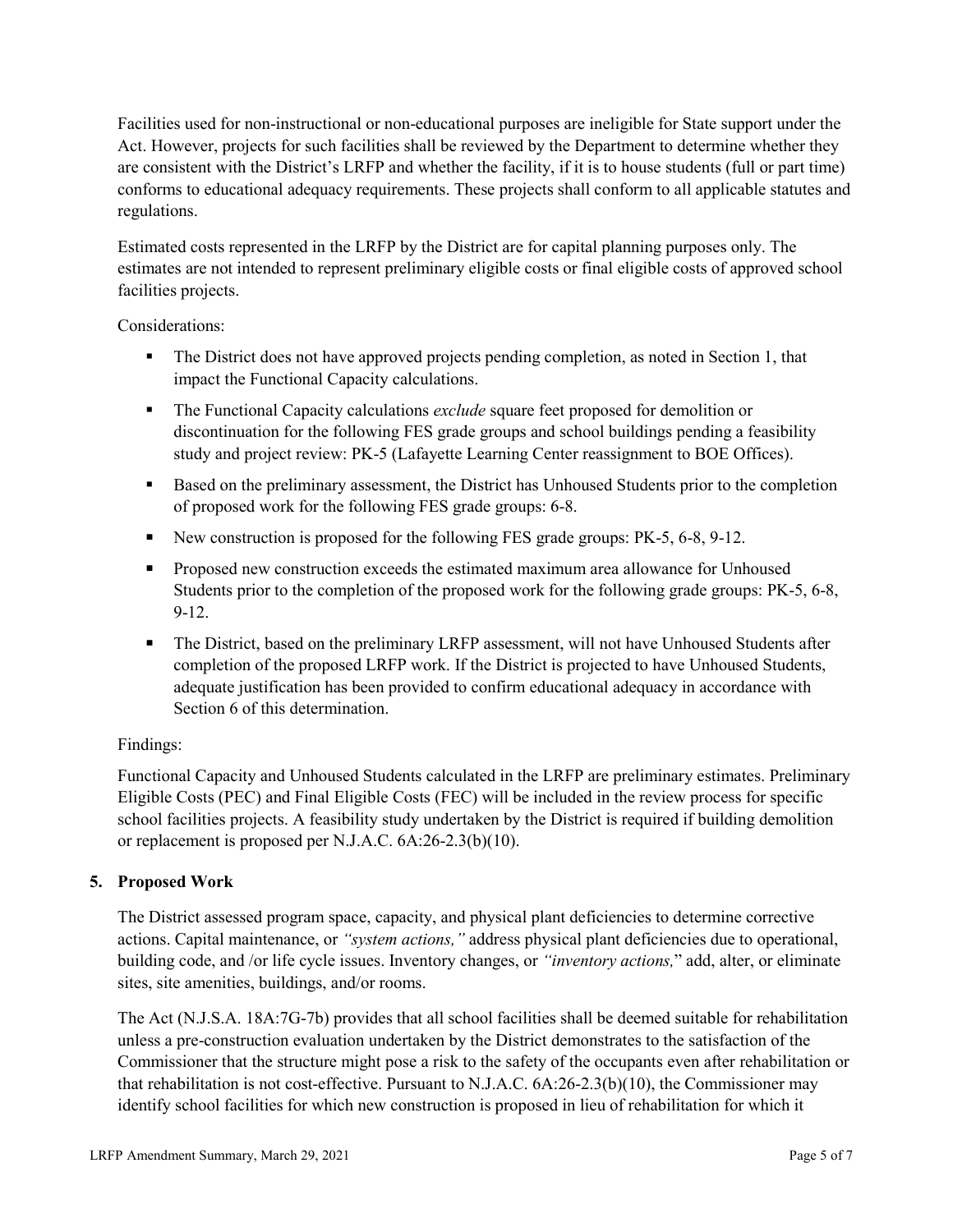appears from the information presented that new construction is justified, provided, however, that for such school facilities so identified, the District must submit a feasibility study as part of the application for the specific school facilities project. The cost of each proposed building replacement is compared to the cost of additions or rehabilitation required to eliminate health and safety deficiencies and to achieve the District's programmatic model.

Table 5 lists the scope of work proposed for each school based on the building(s) serving their student population. Proposed inventory changes are described in the LRFP website reports titled *"School Asset Inventory Report and "Proposed Room Inventory Report."* Information concerning proposed systems work, or capital maintenance can be found in the "LRFP Systems Action Summary Report."

With the completion of the proposed work, the following schools are proposed to be eliminated: n/a; the following schools are proposed to be added: n/a.

| <b>Proposed Scope of Work</b>                                                                  | <b>Applicable Schools</b>                                                                                                                            |
|------------------------------------------------------------------------------------------------|------------------------------------------------------------------------------------------------------------------------------------------------------|
| <b>Renovation only</b> (no new construction)                                                   |                                                                                                                                                      |
| System actions only (no inventory actions)                                                     | Jefferson (110)                                                                                                                                      |
| Existing inventory actions only (no systems actions)                                           | n/a                                                                                                                                                  |
| Systems and inventory changes                                                                  | Hamilton (060)                                                                                                                                       |
| <b>New construction</b>                                                                        |                                                                                                                                                      |
| Building addition only (no systems actions)                                                    | n/a                                                                                                                                                  |
| Renovation and building addition (system, existing<br>inventory, and new construction actions) | Vail (065), Freilinghuysen (075), Hillcrest<br>(090), Morristown High (050), Normandy<br>Park (100), Suusex Avenue (105), Woodland<br>Avenue $(115)$ |
| New building on existing site.                                                                 | Lafayette (085)                                                                                                                                      |
| New building on new or expanded site                                                           | n/a                                                                                                                                                  |
| Site and building disposal (in addition to above scopes)                                       |                                                                                                                                                      |
| Partial building demolition                                                                    | n/a                                                                                                                                                  |
| Whole building demolition                                                                      | n/a                                                                                                                                                  |
| Site and building disposal or discontinuation of use                                           | Lafayette (085)                                                                                                                                      |

#### **Table 5: School Building Scope of Work**

Findings:

The Department has determined that the proposed work is adequate for approval of the District's LRFP amendment. However, Department approval of proposed work in the LRFP does not imply the District may proceed with a school facilities project. The District must submit individual project applications with cost estimates for Department project approval. Both school facilities project approval and other capital project review require consistency with the District's approved LRFP.

## **6. Proposed Room Inventories and the Facilities Efficiency Standards**

The District's proposed school buildings were evaluated to assess general educational adequacy in terms of compliance with the FES area allowance pursuant to N.J.A.C. 6A:26-2.2 and 2.3.